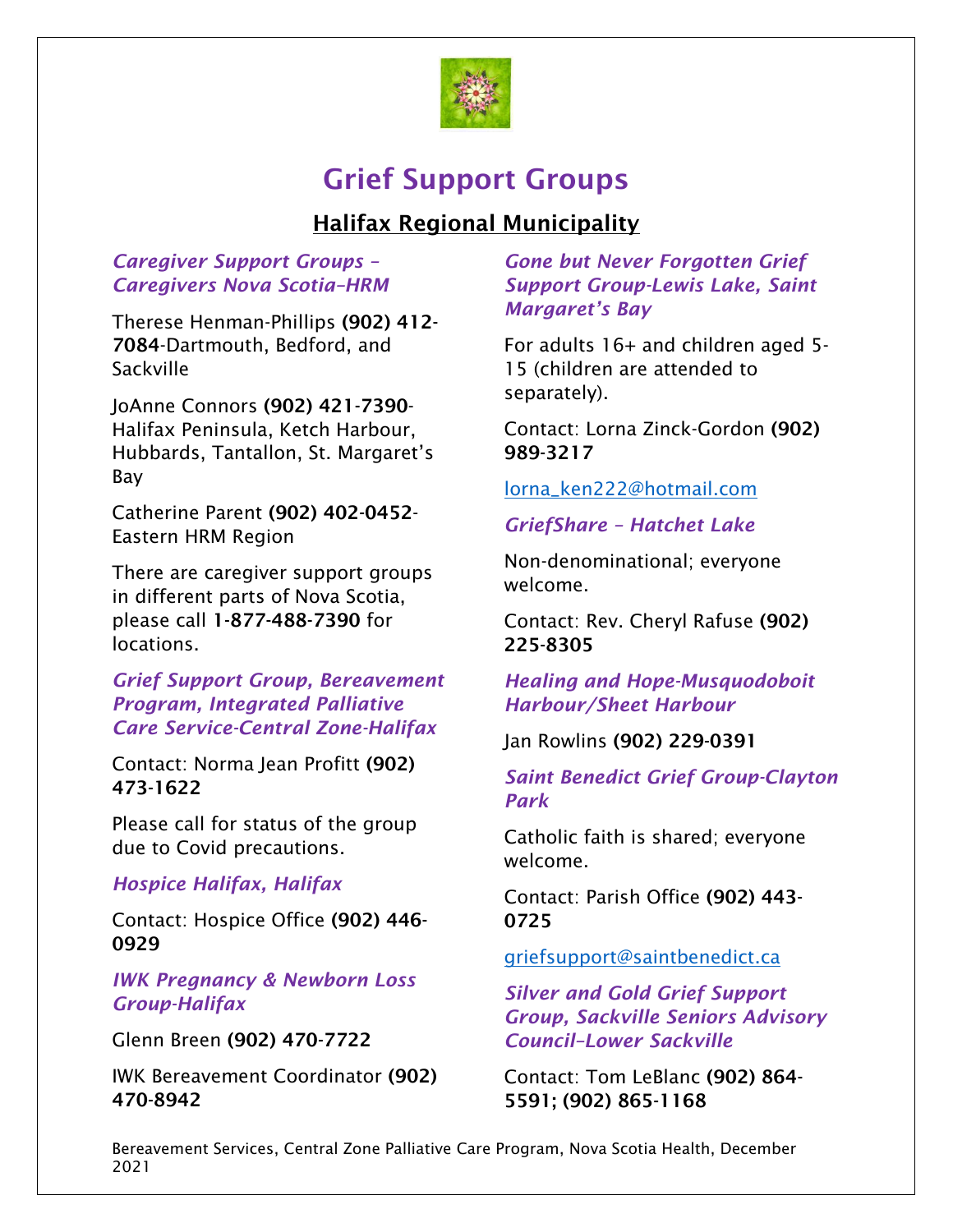

# *Mothers of Angels-Fall River*

Child loss of any kind.

Contact: Nancy Weatherhead (902) 632-2539

#### *St. Clement's Bereavement Group-Dartmouth*

Non-denominational; everyone welcome.

Contact: Susan Duggan (902) 446- 9599

#### *St. John Vianney Grief Group, Holy Trinity Parish–Lower Sackville*

Non-denominational; everyone welcome.

Contact: Judith Fraser (902) 864- 2778

## *Survivors of Suicide Loss-Halifax*

Contact: Margaret Tousignant (902)- 826-2658 George Tomie (902)-445-0860;

#### [george.tomie@gmail.com](mailto:george.tomie@gmail.com) [www.sosnovascotia.com](http://www.sosnovascotia.com/)

*Water Bugs and Dragonflies Bereaved Parents Support Group-Dartmouth*

Child loss of any kind, from infants to adults.

Contact: Vince MacDonald (902) 462-4050

## *Widowed in Self-Help (WISH)- Halifax*

For people who have lost a life partner; open to all genders and orientations.

Contact person: Donna Jones. You must register by calling (902) 700- 7803, ext. 3370 or toll free 1-844- 333-3692- ext. 3370 and consent to your name being put on the mail chimp database in order to receive notices of meetings and events.

# Outside Halifax Regional Municipality

#### *Antigonish Community Grief Support Group*

Contact: Gladys MacDougall (902) 870-4885

*Bereaved Families of Cape Breton-Northside, Sydney, Glace Bay*

Contact: Susan Plath (902) 564- 6795; [inforbfcb@gmail.com](mailto:inforbfcb@gmail.com)

[https://www.bfocb.ca](https://www.bfocb.ca/)

*Friends in Bereavement-Kentville, Berwick, Bridgetown*

Jennifer Longley (902) 681-8239; [friendsinbereavement@gmail.com](mailto:friendsinbereavement@gmail.com)

*GriefShare–Bridgewater*

[Grief recovery support groups in](https://www.griefshare.org/countries/ca/states/ns/cities/bridgewater)  [Bridgewater, Nova Scotia -](https://www.griefshare.org/countries/ca/states/ns/cities/bridgewater) GriefShare

Bereavement Services, Central Zone Palliative Care Program, Nova Scotia Health, December 2021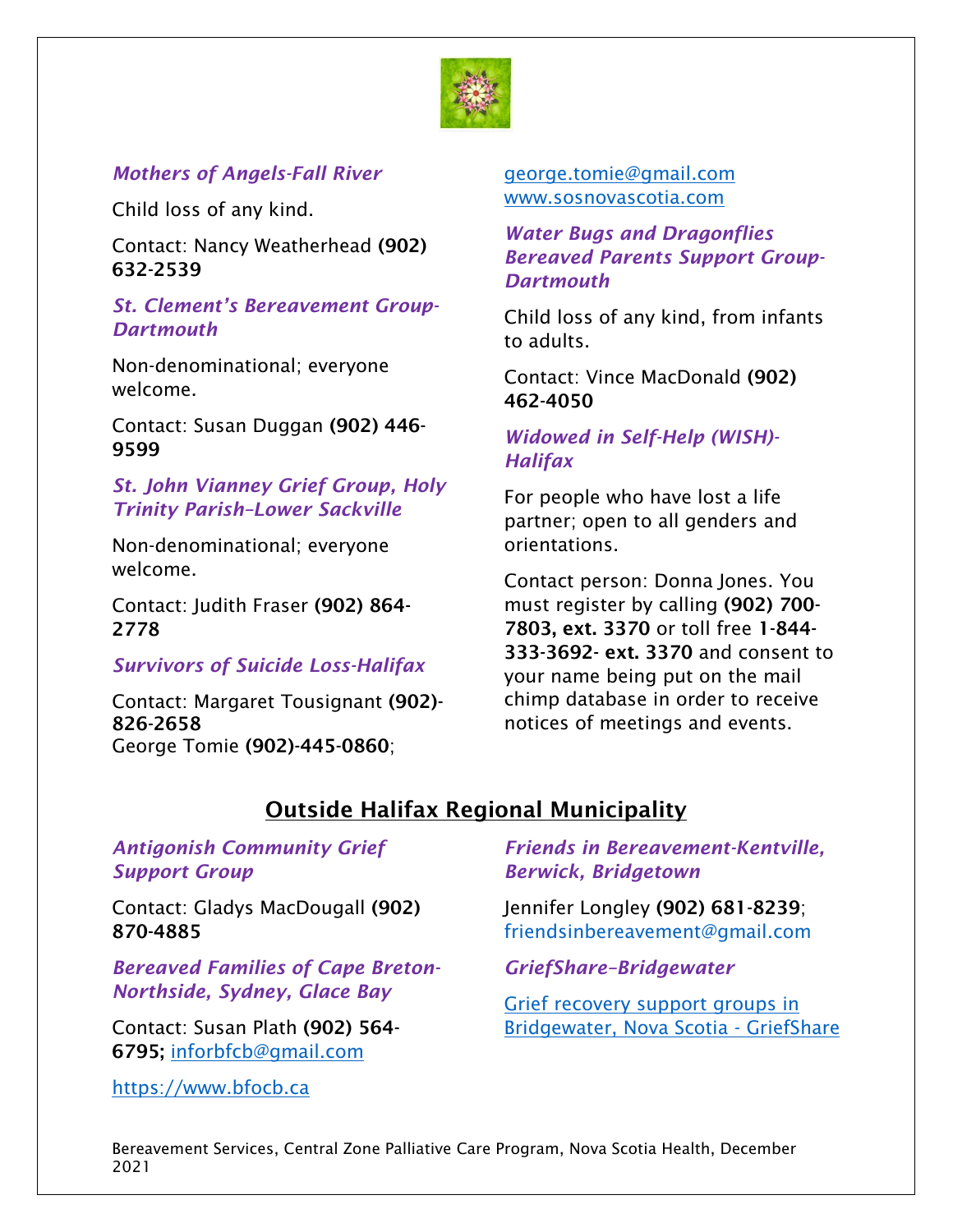

## *GriefShare-Kingston, Kentville*

Christian-based; everyone welcome.

Contact: David Hazelwood (902) 847-1225

#### *Healing and Hope Grief Support Group-Amherst, Cumberland County*

Contact: Sharon Skinner (902) 667- 5400, ext. 6344

Terry Lynn Smith (902) 667-5400, ext. 6428

*Hospice Colchester East Hants-Truro, Colchester County*

Hospice Office (902) 893-3265

[https://cehhospice.org](https://cehhospice.org/)

## *Moms of Children Passed-Kentville*

Contact: Sherry Bigelow (902) 365- 5210

*Mothers of Angels-New Waterford, Cape Breton*

Contact: Shirley Kelley (902) 862- 8460

## *Second Story Women's Centre Grief Support Group-Chester*

For women and gender-oppressed people who are grieving the loss of a partner.

Contact: Christine (902) 397-1625

*"Surviving Christmas"-Yarmouth*

For adults who have experienced any kind of loss.

Contact: Brenda Martin (902) 266- 9891

*Survivors of Suicide Loss-Sydney, Cape Breton*

[soscapebreton@gmail.com](mailto:soscapebreton@gmail.com)

*Valley Circle of Friends-Pregnancy and Infant Loss-Annapolis Valley*

Contact: Lesley Hopkins (902) 681- 5846; (902) 690-5361

[valleycircleoffriends@gmail.com](mailto:valleycircleoffriends@gmail.com)

*Widowed Grief Support Group-Lunenburg*

Contact: Jane (902) 634-3484

# Camps for Children and Teens

*Camp Kedooopse Grief Camp, Brigadoon Village-Aylesford*

#### 1-888-471-5666

[info@brigadoonvillage.org](mailto:info@brigadoonvillage.org)

Bereavement Services, Central Zone Palliative Care Program, Nova Scotia Health, December 2021